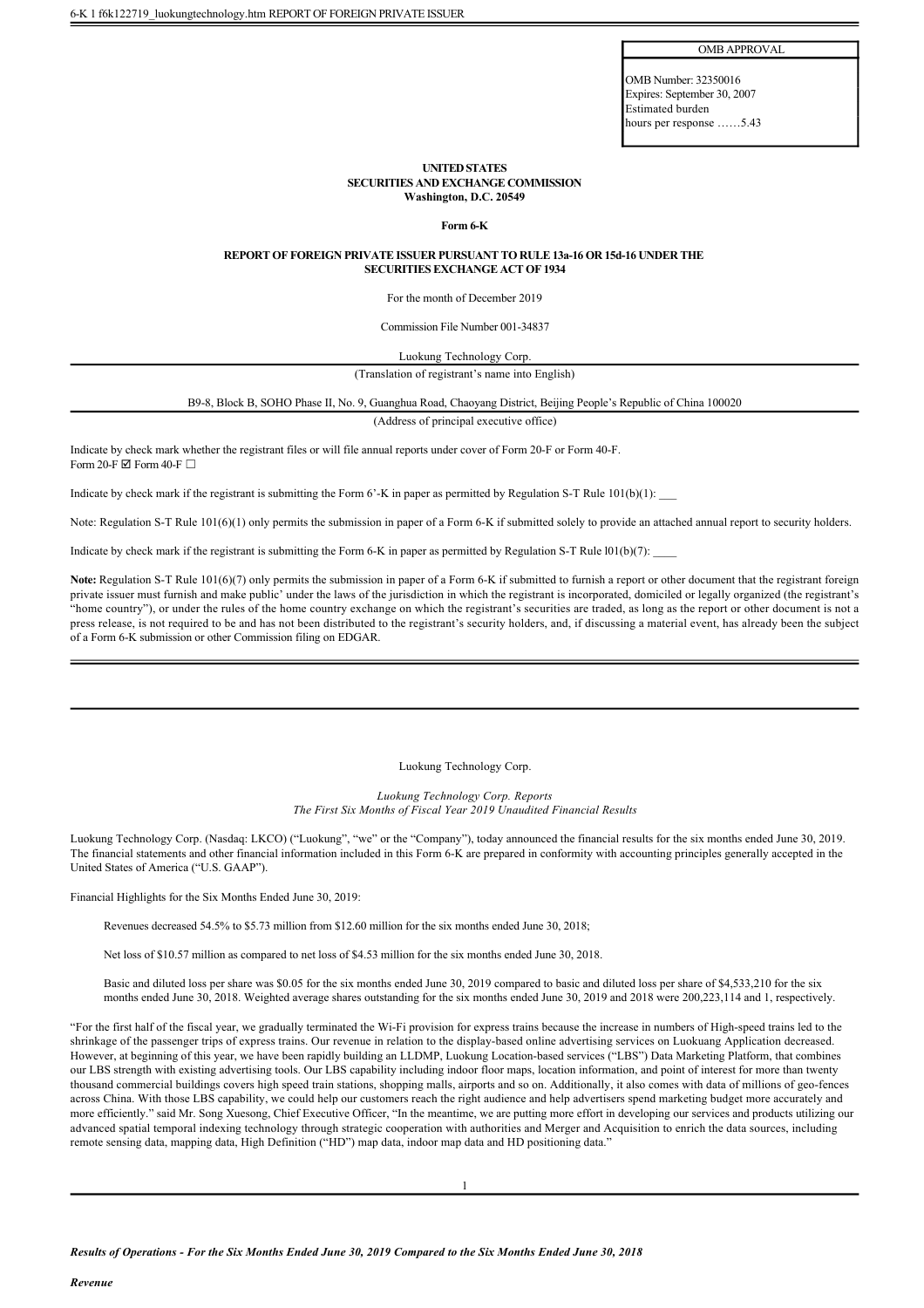We are one of the global leading spatial-temporal big-data processing technology companies, a leading interactive location-based services company in China. We provide display-based online advertising services to customers by integrating text description, image and video, and displaying the advertisements in a prominent position on Luokuang mobile application on a cost-per-click basis, the customers pay us only when a user clicks on an advertisement on the Luokuang mobile application, and we also derive our revenue from the provision of user acquisition services to our advertisers on the strength of the LBS services we offer, the customers pay us based on performance, including measured by CPI (Cost Per Install), CPM(Cost Per Mille), CPC(Cost Per Click). The Company recognizes revenue over time because the customer receives and consumes the benefit of our advertising services throughout the contract period.

Software and services, the Company generates revenues primarily in the form of sale of software license and provision of technology solution services. License fees include perpetual license fees, term license fees and royalties. Technology services primarily consist of fees for providing technology solution services that enable customers to gain real-time operational intelligence by harnessing the value of their data.

Revenue for the sale of software licenses is recognized at the point in time when the control of the provided goods is provided to our customers.

Technology solution revenue is recognized over time, as the services are performed because the customer receives and consumes the benefit of our performance throughout the contract period. Milestones with corresponding payment are stated in the contracts with customers. We bill for the services we have performed when the milestones reached are accepted by the customer in accordance with the terms of the contract. We recognize the revenues associated with these professional services as we deliver each agreed portion of the services.

For the six months ended June 30, 2019, we had revenue of \$5,728,268, as compared to revenue of \$12,597,026 for the six months ended June 30, 2018, a change of \$6,868,758, or 54.5%, which was primarily due to the termination of the Wi-Fi provision for express trains as the increase in numbers of High-speed trains led to the shrinkage of the passenger trips of express trains. Therefore, starting from the beginning of 2019, we generated our revenue through our Luokung Location-based services Data Marketing Platform.

### *Operating costs and expenses*

Our operating costs and expenses consist of cost of revenues, selling, general and administrative expenses, and research and development expenses.

### *Cost of Revenues*

Cost of revenues increased by 19.6% to approximately \$4.84 million for the six months ended June 30, 2019 from approximately \$4.04 million for the six months ended June 30, 2018. For the six months ended June 30, 2019, the cost of revenues primarily consists of traffic acquisition costs, our traffic acquisition costs may vary due to a number of factors, the scale, targeted audience and the geographic of traffic. For the six months ended June 30, 2018, the costs of revenues primarily consist of depreciation, labor cost, Wi-Fi equipment installation fees, data charges, annual payments to local railway bureau, other overhead costs.

| ٧ |  |  |
|---|--|--|
| I |  |  |
|   |  |  |
|   |  |  |

#### *Selling and marketing expense*

Our selling and marketing expense mainly include promotional and marketing expenses and compensation for our sales and marketing personnel.

Selling expense totaled \$770,092 for the six months ended June 30, 2019, as compared to \$8,586,325 for the six months ended June 30, 2018, a decrease of \$7,816,233 or 91.0%. The decrease was primarily attributable to the decrease in promotional and marketing activities conducted by the Company to promote the Luokuang APP due to the termination of the Wi-Fi provision on express trains.

### *General and administrative expense*

Our general and administrative expenses consist primarily of salaries and benefits for our general and administrative personnel, rent, fees and expenses for legal, accounting and other professional services

General and administrative expense totaled \$6,777,839 for the six months ended June 30, 2019, as compared to \$3,682,763 for the six months ended June 30, 2010, an increase of \$3,095,076 or 84.0%. The increase was primarily attributable to the increase on the allowance for doubtful receivables of approximately \$3,852,000.

#### *Research and development expenses*

Research and development expenses primarily consist of salaries and benefits for research and development personnel.

Research and development expenses totaled \$3,880,812 for the six months ended June 30, 2019, as compared to \$514,414 for the six months ended June 30, 2018, an increase of \$ 3,366,398 or 654.4%. The increase was primarily attributable to the amortization of the intangible assets of approximately \$2,713,000, which was recognized as a result of the acquisition of Super Engine Holdings Limited in accordance to PPA, and the increase in the salaries of approximately \$688,000 due to the increase in staff of R&D department.

3

#### *Loss from operations*

As a result of the factors described above, for the six months ended June 30, 2019, loss from operations amounted to \$10,536,233 as compared to loss from operations of \$4,230,985 for the six months ended June 30, 2018, an increase of \$6,305,248, or 149.0%.

#### *Other income/expense*

Other income/expense mainly include interest expenses from other loans and foreign currency gains/losses.

For the six months ended June 30, 2019, other expense, net, amounted to \$31,494 as compared to other expense, net, of \$302,225 for the six months ended June 30, 2018, a change of \$270,731, or 89.6%, which was primarily attributable to an increase in foreign currency transaction loss of approximately \$118,000, offset by an increase in other income of approximately \$380,000 and an decrease in interest expenses of approximately \$9,000.

#### *Net loss*

As a result of the factors described above, our net loss was \$10,567,727 for the six months ended June 30, 2019, compared to net loss of \$4,533,210 for the six months ended June 30, 2018, an increase of \$ 6,034,517 or 133.1%.

#### *Foreign currency translation adjustment*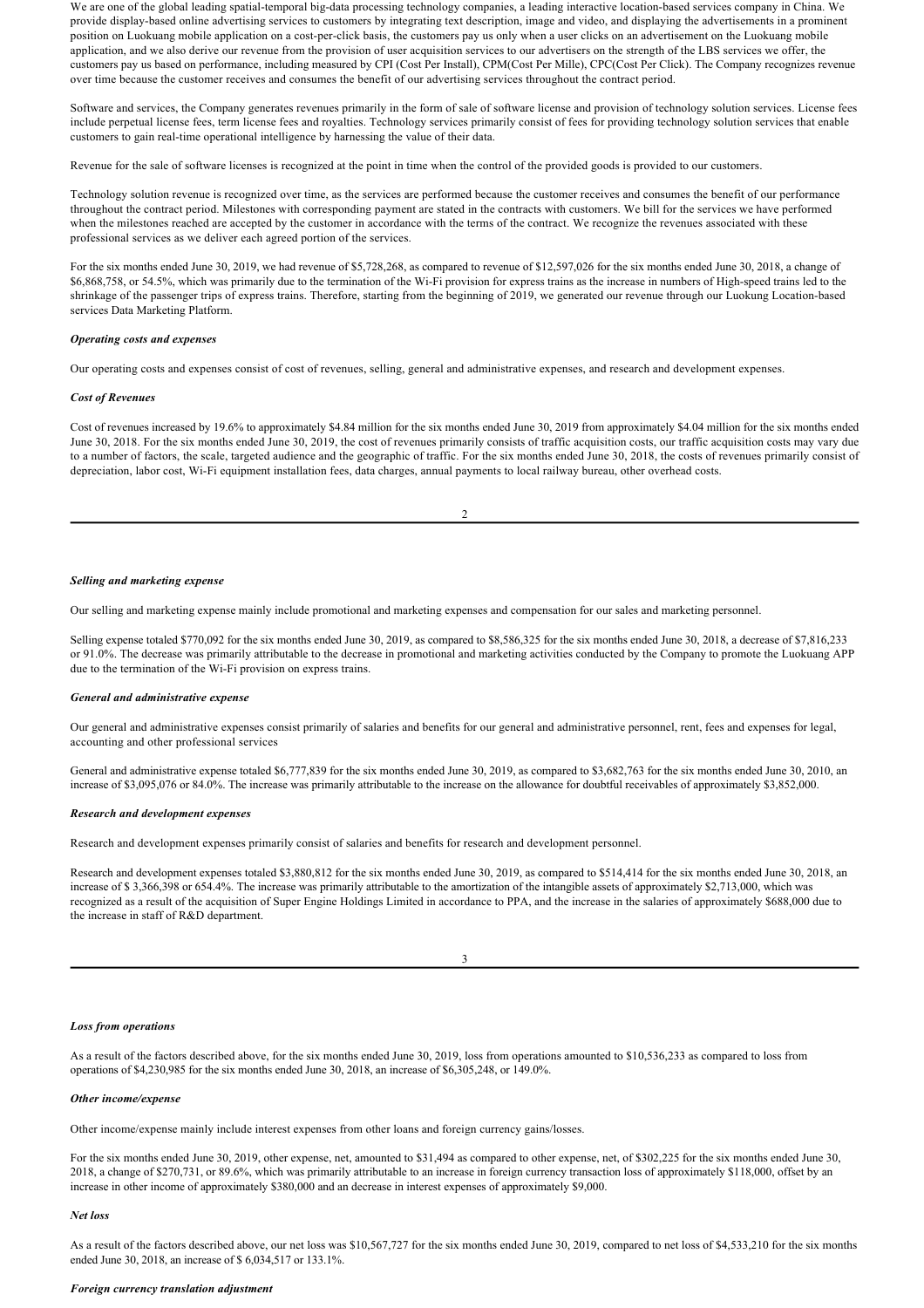Our reporting currency is the U.S. dollar. The functional currency of our parent company and subsidiaries of LK Technology, MMB and Mobile Media is the U.S. dollar and the functional currency of the Company's subsidiaries incorporated in China is the Chinese Renminbi ("RMB"). The financial statements of our subsidiaries incorporated in China are translated to U.S. dollars using period end rates of exchange for assets and liabilities, and average rates of exchange (for the period) for revenue, costs, and expenses. Net gains and losses resulting from foreign exchange transactions are included in the consolidated statements of operations and comprehensive loss. As a result of foreign currency translations, which are a noncash adjustment, we reported a foreign currency translation gain of \$95,792 for the six months ended June 30, 2019, as compared to a foreign currency translation loss of \$274,553 for the six months ended June 30, 2018. This non-cash gain had the effect of increasing/decreasing our reported comprehensive income/loss.

# *Comprehensive loss*

As a result of our foreign currency translation adjustment, we had comprehensive loss for the six months ended June30, 2019 of \$10,471,935, compared to comprehensive loss of \$4,807,763 for the six months ended June 30, 2018.

# *Liquidity and Capital Resources*

Liquidity is the ability of a company to generate funds to support its current and future operations, satisfy its obligations and otherwise operate on an ongoing basis. We historically relied on cash flow provided by operations and financing to supplement our working capital. At June 30, 2019 and December 31, 2018, we had cash balances of approximately \$490,551 and \$1,192,218, respectively. The significant portion of these funds are located in financial institutions located in the PRC and will continue to be indefinitely reinvested in our operations in the PRC.

4

The following table sets forth a summary of changes in our working capital from December 31, 2018 to June 30, 2019:

|                           |                         |                      |             |    | December 31,<br>2018<br>to June 30,<br>2019 |                      |  |  |
|---------------------------|-------------------------|----------------------|-------------|----|---------------------------------------------|----------------------|--|--|
|                           | <b>June 30,</b><br>2019 | December 31,<br>2018 |             |    | Change                                      | Percentage<br>Change |  |  |
| Working capital deficit:  |                         |                      |             |    |                                             |                      |  |  |
| Total current assets      | 28,940,818              | S                    | 31,538,510  | S. | (2,597,692)                                 | $(8.2)\%$            |  |  |
| Total current liabilities | 32,968,637              |                      | 33,733,887  |    | (765, 250)                                  | $(2.3)\%$            |  |  |
| Working capital deficit:  | (4,027,819)             |                      | (2,195,377) |    | (1,832,442)                                 | $83.5\%$             |  |  |

Our working capital deficit increased by \$1,832,442 to working capital deficit of \$4,027,819 at June 30, 2019 from working capital deficit of \$2,195,377 at December 31, 2018. This increase in working capital deficit is primarily attributable to a decrease in accounts receivable of \$4,684,000, a decrease in amounts due from related party of approximately \$497,000 and an increase in accounts payable of approximately \$3,563,000, offset by an increase in other receivables of approximately \$3,285,000, a decrease in accrued liabilities and other payables of approximately \$1,361,000, a decrease in amounts due to related party of approximately \$2,558,000 and a decrease in deferred revenue of approximately \$409,000.

In order to mitigate our liquidity risk, we plan to rely on the proceeds from loans from financial institutions and/or existing investors to increase working capital in order to meet capital demands. In addition, we expect Mr.Song, the Chief Executive Officer and Chairman of the Board, to continue to provide financial support to the Company when necessary.

## *Cash flows for the six months ended June 30, 2019 compared to the six months ended June 30, 2018*

The following summarizes the key components of our cash flows for the six months ended June 30, 2019 and 2018:

|                                                     | <b>Six Months Ended</b><br><b>June 30.</b> |  |             |  |
|-----------------------------------------------------|--------------------------------------------|--|-------------|--|
|                                                     | 2019                                       |  | 2018        |  |
| Net cash used in operating activities               | (4,669,189)                                |  | (3,292,566) |  |
| Net cash (used in) provided by investing activities | (10, 839)                                  |  | 572,745     |  |
| Net cash provided by financing activities           | 4,037,543                                  |  | 3,969,051   |  |
| Effect of foreign exchange rate changes             | (59, 183)                                  |  | 43.915      |  |
| Net (decrease) increase in cash                     | (701,668)                                  |  | 1,293,145   |  |

Net cash flow used in operating activities was \$4,669,189 for the six months ended June 30, 2019 as compared to net cash flow used in operating activities was \$3,292,566 for the six months ended June 30, 2018, an increase of \$1,376,623.

Net cash flow used in operating activities for the six months ended June 30, 2018 primarily reflected our net loss of approximately \$10,568,000, and the add-back of non-cash items, mainly consisting of depreciation and amortization of approximately \$3,004,000, allowance for doubtful receivables of approximately \$5,214,000, exchange difference of approximately \$241,000, and changes in operating assets and liabilities primarily consisting of an increase in accounts receivable of approximately \$546,000, an increase in other receivable and prepayment of approximately \$4,083,000 and a decrease in deferred revenue of approximately \$412,000, offset by an increase in accounts payable of approximately \$1,806,000 and an increase in accrued liabilities and other payables of approximately \$674,000.

Net cash flow used in operating activities for the six months ended June 30, 2018 primarily reflected our net loss of approximately \$4,533,000, and the add-back of non-cash items, mainly consisting of depreciation and amortization of approximately \$2,299,000, bad debts written off of approximately \$922,000, allowance for doubtful accounts of approximately \$1,362,000, exchange difference of approximately \$918,000, impairment of PPE of approximately \$1,199,000 and changes in operating assets and liabilities primarily consisting of an increase in accounts receivable of approximately \$8,470,000, a decrease in deferred revenue of approximately \$984,000 and a decrease in accounts payable of approximately \$1,964,000, offset by a decrease in other receivable of approximately \$4,651,000 and an increase in accrued liabilities and other payables of approximately \$1,307,000.

Net cash flow used in investing activities was \$10,839 for the six months ended June 30, 2019 as compared to net cash flow provided by investing activities \$572,745 for the six months ended June 30, 2018. During the six months ended June 30, 2019, we made payments for the purchase of property, plant and equipment of approximately \$11,000. During the six months ended June 30, 2018, we made payments for the purchase of property and equipment of approximately \$17,000, offset by proceeds from disposal of property and equipment of approximately \$590,000.

Net cash flow provided by financing activities was \$4,037,543 for the six months ended June 30, 2019 as compared to net cash flow provided by financing activities of \$3,969,051 for the six months ended June 30, 2018. During the six months ended June 30, 2019, we received proceeds from investor of approximately \$6,000,000, offset by repayment to related parties of approximately \$1,962,000. During the six months ended June 30, 2018, we received advances from related parties of approximately \$3,969,000.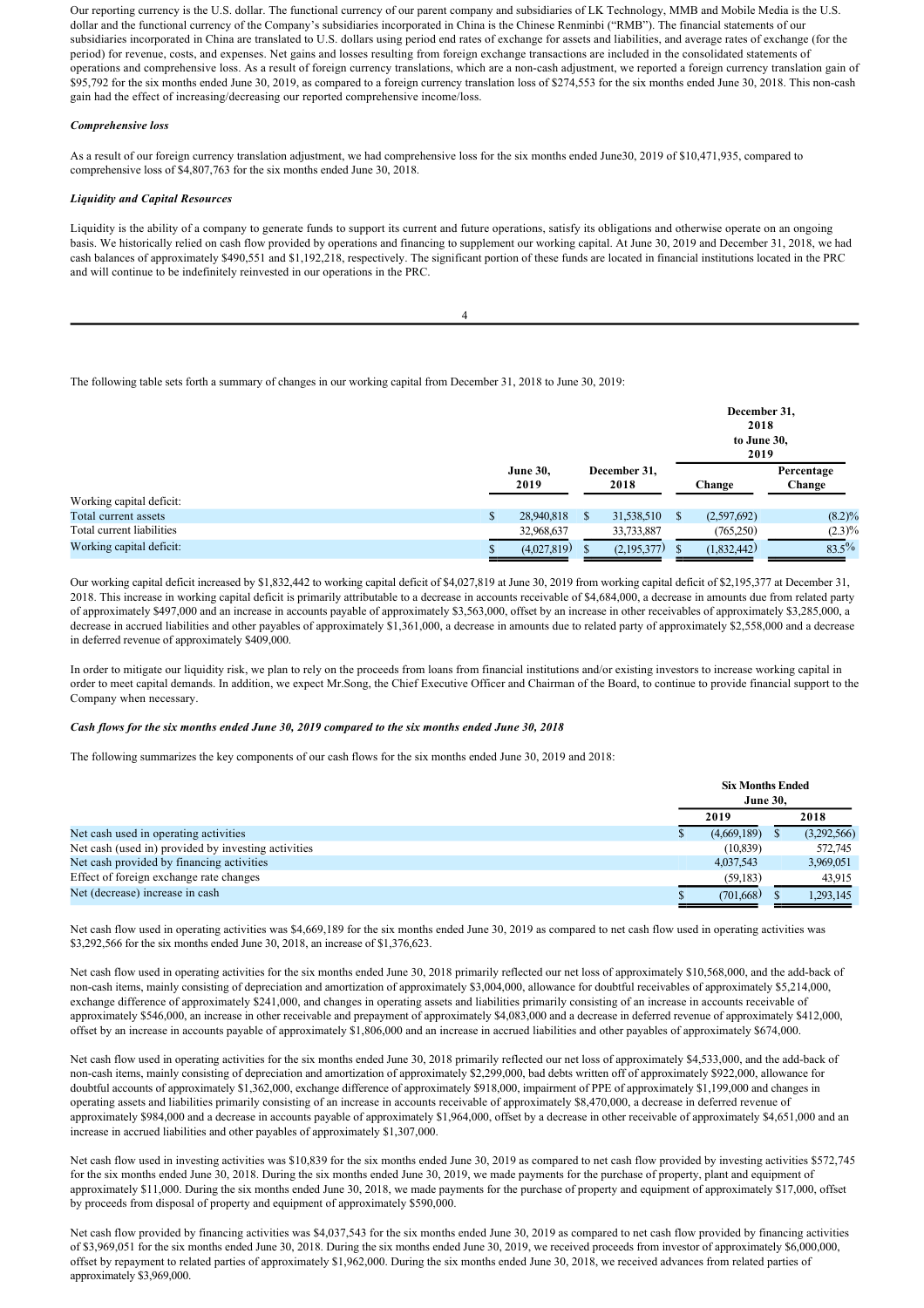# **About Luokung Technology Corp.**

Luokung Technology Corp. is one of the global leading spatial-temporal big-data processing technology companies and a leading interactive location-based services company in China. The core business brands of the Company are "Luokuang" and "Superengine" . The Company mainly provides spatial temporal big data PaaS, SaaS and DaaS intelligent services based on its self-developed patented technology which can be applied in Mobile Internet LBS, Internet Travelling, Intelligent Transportation, Automatic Drive, Smart City, Intelligent IoT, Natural Resources Exploration and Monitoring and so on. These services are integrated intelligent computing and application services for spatial temporal data which including but not limited to Satellite and UAV Remote Sensing Image Data, HD Map, 2D and 3D Internet Map, Realtime Trajectory, IoT Industrial Stream Data. For more information please go to http://www.luokung.com.

#### **Safe Harbor Statements**

This press release contains "forward-looking statements" within the meaning of the Private Securities Litigation Reform Act of 1995, including certain plans, expectations, goals, and projections, which are subject to numerous assumptions, risks, and uncertainties. These forwardlooking statements may include, but are not limited to, statements containing words such as "may," "could," "would," "plan," "anticipate," "believe," "estimate," "predict," "potential," "expects," "intends", "future" and "guidance" or similar expressions. These forward-looking statements speak only as of the date of this press release and are subject to change at any time. These forward-looking statements are based upon management's current expectations and are subject to a number of risks, uncertainties and contingencies, many of which are beyond the Company's control that may cause actual results, levels of activity, performance or achievements to differ materially from any future results, levels of activity, performance or achievements expressed or implied by such forward-looking statements. The Company's actual results could differ materially from those contained in the forward-looking statements due to a number of factors, including those described under the heading "Risk Factors" in the Company's Annual Report for the fiscal year ended September 30, 2017 filed with the Securities and Exchange Commission. The Company undertakes no obligation to update or revise any forward-looking statements, whether as a result of new information, future events or otherwise, except as required under applicable law.

# **For investor and media inquiries, please contact:**

Mr. Jay Yu Tel: (+86) 10-6506 5217 Email: yujie@luokung.com

6

### **LUOKUNG TECHNOLOGY CORP. AND SUBSIDIARIES UNAUDITED CONSOLIDATED BALANCE SHEETS (IN U.S. DOLLARS)**

|                                                                                                                                  | As of<br>June 30,<br>2019 | As of<br>December 31,<br>2018 |  |
|----------------------------------------------------------------------------------------------------------------------------------|---------------------------|-------------------------------|--|
| Assets                                                                                                                           |                           |                               |  |
| Current assets:                                                                                                                  |                           |                               |  |
| Cash                                                                                                                             | \$<br>490,551             | \$<br>1,192,218               |  |
| Accounts receivable, net of allowance for doubtful accounts                                                                      | 17,977,102                | 22,661,594                    |  |
| Other receivables and prepayment                                                                                                 | 6,034,423                 | 2,749,000                     |  |
| Amounts due from related parties                                                                                                 | 4,438,742                 | 4,935,698                     |  |
| Total current assets                                                                                                             | 28.940.818                | 31,538,510                    |  |
| Non-current assets:                                                                                                              |                           |                               |  |
| Property and equipment, net                                                                                                      | 619,916                   | 898,007                       |  |
| Intangible assets, net                                                                                                           | 50,049,785                | 52,763,998                    |  |
| Goodwill                                                                                                                         | 11,728,600                | 11,728,600                    |  |
| Other receivables, net (Long term)                                                                                               | 146,945                   | 150,286                       |  |
| Total non-current assets                                                                                                         | 62,545,246                | 65,540,891                    |  |
| <b>TOTAL ASSETS</b>                                                                                                              | 91,486,064                | 97,079,401                    |  |
| Liabilities                                                                                                                      |                           |                               |  |
| Current liabilities:                                                                                                             |                           |                               |  |
| Accounts payable                                                                                                                 | 4,321,256                 | 758,386                       |  |
| Accrued liabilities and other payables                                                                                           | 26,878,544                | 28,239,477                    |  |
| Deferred revenue                                                                                                                 | 877,952                   | 1,286,635                     |  |
| Tax payable                                                                                                                      | 71,239                    | 71,358                        |  |
| Amounts due to related parties                                                                                                   | 819,646                   | 3,378,031                     |  |
| Total current liabilities                                                                                                        | 32,968,637                | 33,733,887                    |  |
| Non-current liabilities:                                                                                                         |                           |                               |  |
| Accrued liabilities and other payables                                                                                           |                           | 244,755                       |  |
| Total non-current liabilities                                                                                                    |                           | 244,755                       |  |
| <b>TOTAL LIABILITIES</b>                                                                                                         | 32,968,637                | 33,978,642                    |  |
|                                                                                                                                  |                           |                               |  |
| Commitments and contingencies                                                                                                    |                           |                               |  |
|                                                                                                                                  |                           |                               |  |
| Shareholders' Equity                                                                                                             |                           |                               |  |
| Share capital                                                                                                                    |                           |                               |  |
| Preferred stock, \$0.01 par value; 1,000,000 shares authorized, issued and outstanding at June 30, 2019 and December 31,<br>2018 | 10.000                    | 10,000                        |  |
| Common stock, \$0.01 par value; 250,000,000 shares authorized; 200,317,558 shares issued and outstanding at June 30, 2019;       |                           |                               |  |
| 199,317,599 shares issued and outstanding at December 31, 2018                                                                   | 2,003,176                 | 1,993,176                     |  |
| Additional paid-in capital                                                                                                       | 108,003,864               | 102,125,814                   |  |
| Accumulated deficit                                                                                                              | (52,390,932)              | (41,863,694)                  |  |
| Accumulated other comprehensive income                                                                                           | 931,255                   | 835,463                       |  |
| Total equity attributable to owners of the company                                                                               | 58,557,363                | 63,100,759                    |  |
| Non-controlling interest                                                                                                         | (39.936)                  |                               |  |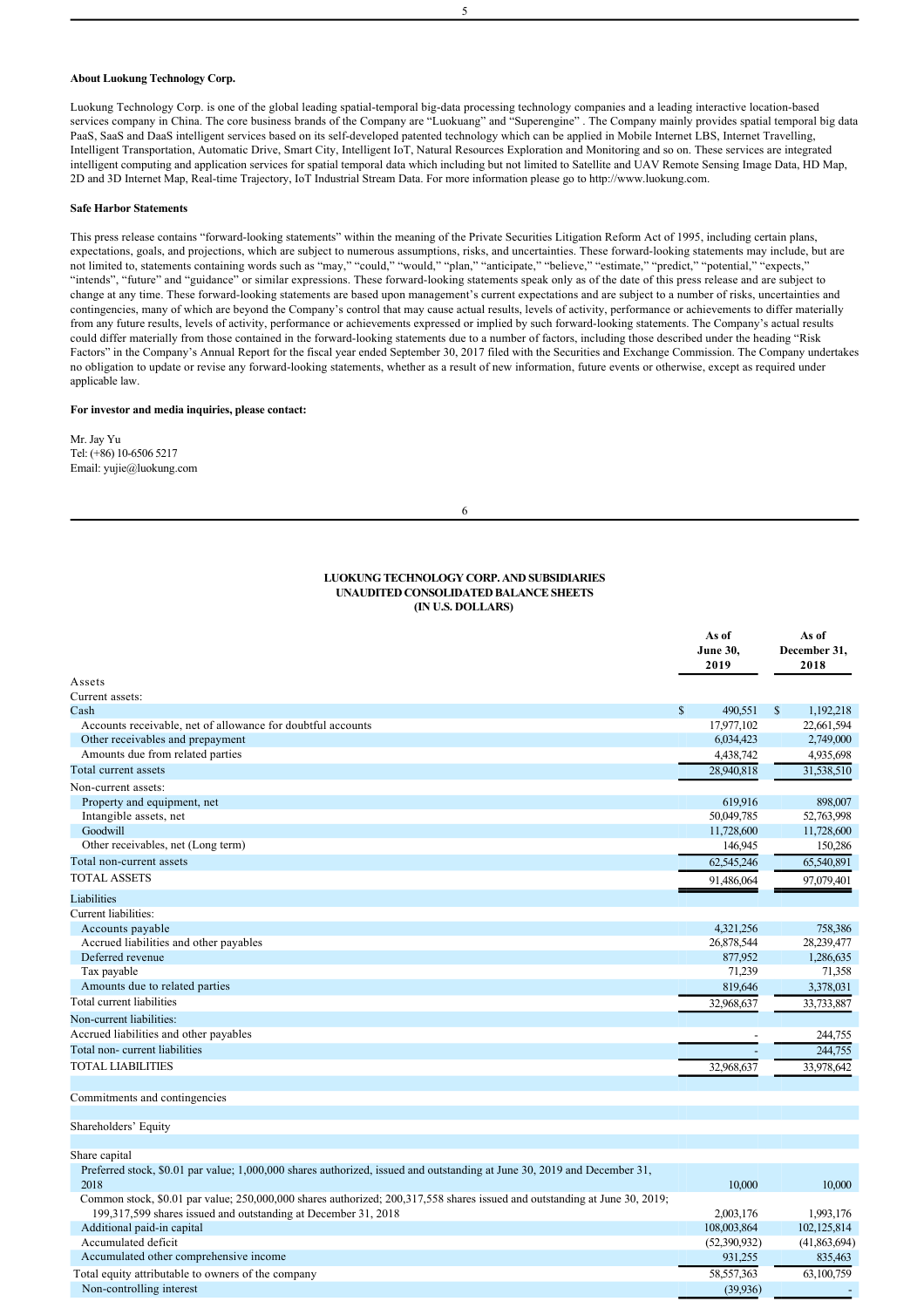| Total Shareholders' Equity                 | 58,517,427 |  | 63,100,759 |
|--------------------------------------------|------------|--|------------|
| TOTAL LIABILITIES AND SHAREHOLDERS' EQUITY | 91.486.064 |  | 97.079.401 |

7

### **LUOKUNG TECHNOLOGY CORP. AND SUBSIDIARIES UNAUDITED INTERIM CONSOLIDATED STATEMENTS OF OPERATIONS AND COMPREHENSIVE LOSS (IN U.S. DOLLARS)**

|                                                                          |              | <b>For the Six Months Ended</b><br>June 30, |               |  |  |
|--------------------------------------------------------------------------|--------------|---------------------------------------------|---------------|--|--|
|                                                                          |              | 2019                                        | 2018          |  |  |
| Revenues                                                                 | $\mathbb{S}$ | 5,728,268<br>\$                             | 12,597,026    |  |  |
| Less: Operating costs and expenses:                                      |              |                                             |               |  |  |
| Cost of revenues                                                         |              | 4,835,758                                   | 4,044,509     |  |  |
| Selling and marketing                                                    |              | 770,092                                     | 8,586,325     |  |  |
| General and administrative                                               |              | 6,777,839                                   | 3,682,763     |  |  |
| Research and development                                                 |              | 3,880,812                                   | 514,414       |  |  |
| Total Operating costs and expenses                                       |              | 16,264,501                                  | 16,828,011    |  |  |
| Loss from operations                                                     |              | (10, 536, 233)                              | (4,230,985)   |  |  |
| Other income (expense):                                                  |              |                                             |               |  |  |
| Interest expense                                                         |              | (20, 488)                                   | (29,379)      |  |  |
| Foreign exchange (losses) gains, net                                     |              | (252, 477)                                  | (134, 662)    |  |  |
| Other income (expense), net                                              |              | 241,471                                     | (138, 184)    |  |  |
| Total other (expense) income, net                                        |              | (31, 494)                                   | (302, 225)    |  |  |
| Loss before income taxes                                                 |              | (10, 567, 727)                              | (4,533,210)   |  |  |
| Income taxes                                                             |              |                                             |               |  |  |
| Net loss                                                                 |              | (10, 567, 727)<br>\$                        | (4, 533, 210) |  |  |
| Less: Net loss attributable to the non-controlling interest              |              | 40,489                                      |               |  |  |
| Net loss attributable to owners of the Company                           |              | (10,527,238)<br>\$                          | (4,533,210)   |  |  |
| Comprehensive loss:                                                      |              |                                             |               |  |  |
| Net loss                                                                 |              | (10, 567, 727)                              | (4,533,210)   |  |  |
| Other comprehensive income:                                              |              |                                             |               |  |  |
| Foreign currency translation adjustment                                  |              | 95,792                                      | (274, 553)    |  |  |
| Comprehensive loss                                                       |              | (10, 471, 935)<br>\$                        | (4,807,763)   |  |  |
| Less: Comprehensive loss attributable to the non-controlling interest    |              | 39,936                                      |               |  |  |
| Comprehensive loss attributable to owner of the company                  | S            | (10, 431, 999)<br>\$                        | (4,807,763)   |  |  |
| Net loss per ordinary share:                                             |              |                                             |               |  |  |
| <b>Basic and Diluted</b>                                                 | S            | (0.05)<br>\$                                | (4,533,210)   |  |  |
| Weighted average number of ordinary shares outstanding Basic and Diluted |              | 200,223,114                                 |               |  |  |
|                                                                          |              |                                             |               |  |  |

8

### **LUOKUNG TECHNOLOGY CORP. AND SUBSIDIARIES UNAUDITED INTERIM CONSOLIDATED STATEMENTS OF CASH FLOWS (IN U.S. DOLLARS)**

|                                                     |                      | <b>For the Six Months Ended</b><br><b>June 30,</b> |             |  |
|-----------------------------------------------------|----------------------|----------------------------------------------------|-------------|--|
|                                                     | 2019                 | 2018                                               |             |  |
| CASH FLOWS FROM OPERATING ACTIVITIES:               |                      |                                                    |             |  |
| Net loss                                            | \$<br>(10, 567, 727) | <sup>\$</sup>                                      | (4,533,210) |  |
| Depreciation and amortization                       | 3,004,225            | 2,299,337                                          |             |  |
| Bad debts written off                               |                      |                                                    | 921,720     |  |
| Exchange difference                                 | 241,269              |                                                    | 918,230     |  |
| Increase in allowance for doubtful accounts         | 5,213,811            |                                                    | 1,361,745   |  |
| Impairment of PPE                                   | 553                  | 1,198,761                                          |             |  |
| <b>Changes in assets and liabilities</b>            |                      |                                                    |             |  |
| Accounts receivable                                 | (546,313)            |                                                    | (8,470,359) |  |
| Other receivables and prepayment                    | (4,082,861)          |                                                    | 4,651,286   |  |
| Tax payable                                         |                      |                                                    |             |  |
| Deferred revenue                                    | (412,161)            |                                                    | (983,748)   |  |
| Accounts payable                                    | 1,806,174            |                                                    | (1,963,679) |  |
| Accrued liabilities and other payables              | 673,841              | 1,307,351                                          |             |  |
| Net cash used in operating activities               | (4,669,189)          | (3,292,566)                                        |             |  |
| <b>CASH FLOWS FROM INVESTING ACTIVITIES:</b>        |                      |                                                    |             |  |
| Purchase of property and equipment                  | (10, 839)            |                                                    | (17,156)    |  |
| Proceeds from disposal of deposits                  |                      |                                                    | 589,901     |  |
| Net cash (used in) provided by investing activities | (10, 839)            |                                                    | 572,745     |  |
| <b>CASH FLOWS FROM FINANCING ACTIVITIES:</b>        |                      |                                                    |             |  |